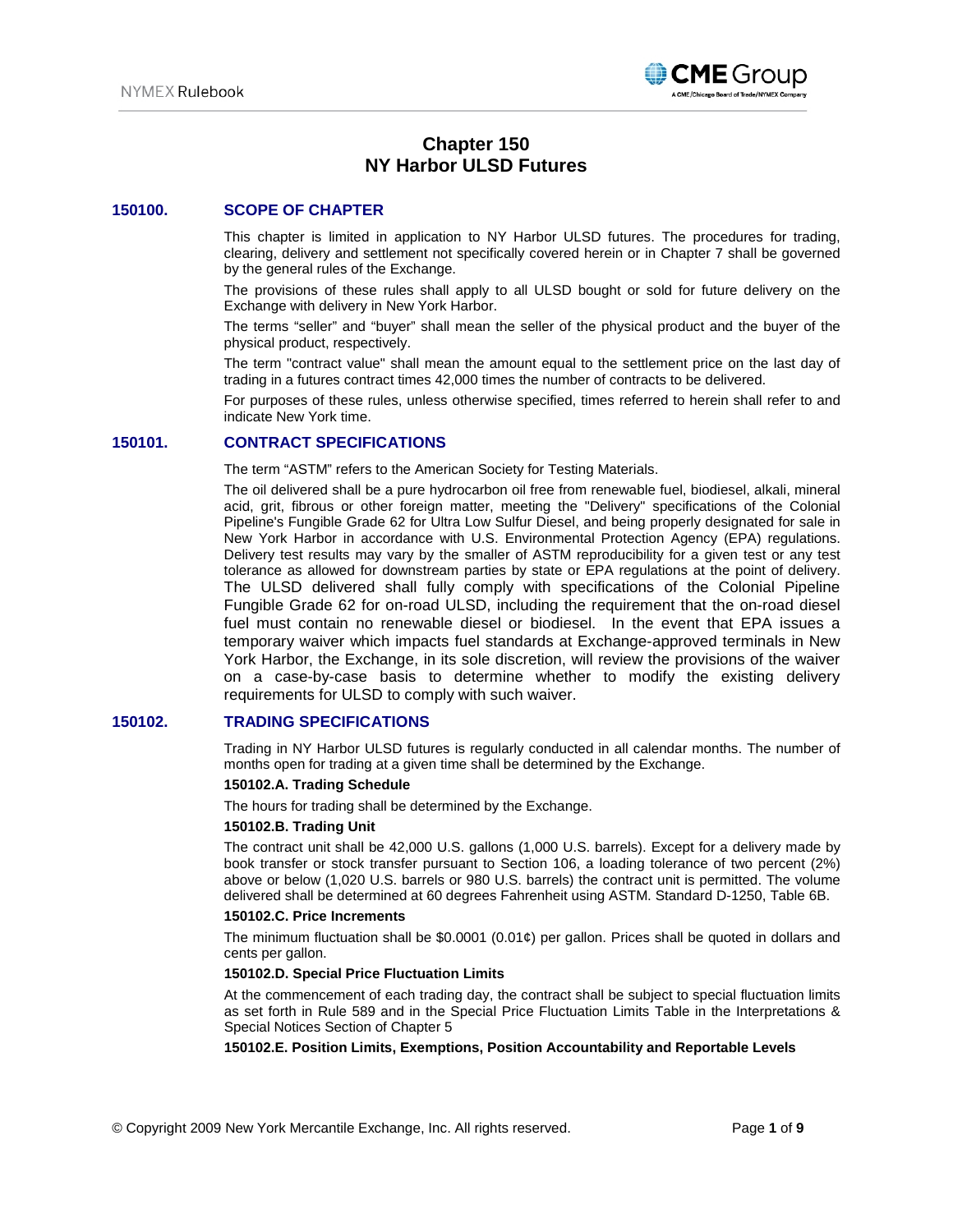

**CME** Group

A Person seeking an exemption from position limits for bona fide commercial purposes shall apply to the Market Regulation Department on forms provided by the Exchange, and the Market Regulation Department may grant qualified exemptions in its sole discretion.

Refer to Rule 559 for requirements concerning the aggregation of positions and allowable exemptions from the specified position limits.

#### **150102.F. Termination of Trading**

No trades in NY Harbor ULSD futures in the expiring contract month shall be made after the last business day of the month preceding the delivery month for such expiring contract. Any contracts remaining open after the last day of trading must be either:

- (a) Settled by delivery which shall begin no earlier than the day after the fifth business day of the delivery month or later than the last day prior to the last business day of the delivery month and shall be completed no later than the last business day of the delivery month; or
- (b) Liquidated by means of a bona fide Exchange for Related Position ("EFRP") pursuant to Rule 538. An EFRP is permitted in an expired futures contract at any time before 2:00 p.m. on the first business day following termination of trading in the expired futures contract. An EFRP which establishes a futures position for either the buyer or the seller shall in an expired futures contract shall not be permitted following the termination of trading of an expired futures contract.

## **150103. PRODUCT IN TANK**

The seller shall have a quantity and quality of product in tank at one or more eligible delivery facilities in accordance with the inspection requirements under Section 104 prior to the first day of the consecutive five-day period for initiation of delivery identified by the buyer in the Initial Delivery Instructions. The obligation to have product in tank, as prescribed in this rule, shall constitute a "material act with respect to a delivery obligation".

### **150104. INSPECTION**

- 1. The buyer's clearing member shall notify the seller's clearing member in the Initial Delivery Instructions that a grade and quality or quantity inspection is requested. The seller shall initiate inspection of the product to be delivered 24 hours prior to the nominated time and date specified in the delivery instructions. The buyer's clearing member may request the tests for any or all grade and quality specifications for the stated product in accordance with Section 101. The buyer's clearing member may request a quantity inspection for all deliveries. The buyer's clearing member shall require a quantity inspection for delivery by barge, tanker or inter-facility transfer (pump-over). If the buyer's clearing member does not request a quantity inspection, the seller's clearing member may request such inspection.
- 2. If a buyer's clearing member requests grade and quality or quantity inspection, or if a seller's clearing member requests a quantity inspection, the inspection company listed in the Initial Delivery Instructions shall perform the inspection, unless an alternate inspection company is appointed pursuant to Section 106.A.3.
- 3. If the product meets grade and quality specifications, the buyer and seller shall share equally in the cost of inspection. If the product does not meet grade and quality specifications, the seller shall pay the cost of inspection. The cost of verifying the quantity of product transferred shall be shared equally by buyer and seller.
- 4. If the product does not meet grade and quality specifications, or if product is added to the tendered tank(s) after the inspection is conducted, the seller, at its own expense, shall initiate a second inspection, performed by the same inspection company as the initial inspection. Seller shall furnish the results of the second inspection to the buyer no later than the nominated time and date of pickup. If the product does not meet grade and quality specifications in the second inspection, within one business day of receipt of the report by the Exchange, the Exchange shall review the delivery if necessary, pursuant to the procedures set forth in Chapter 7.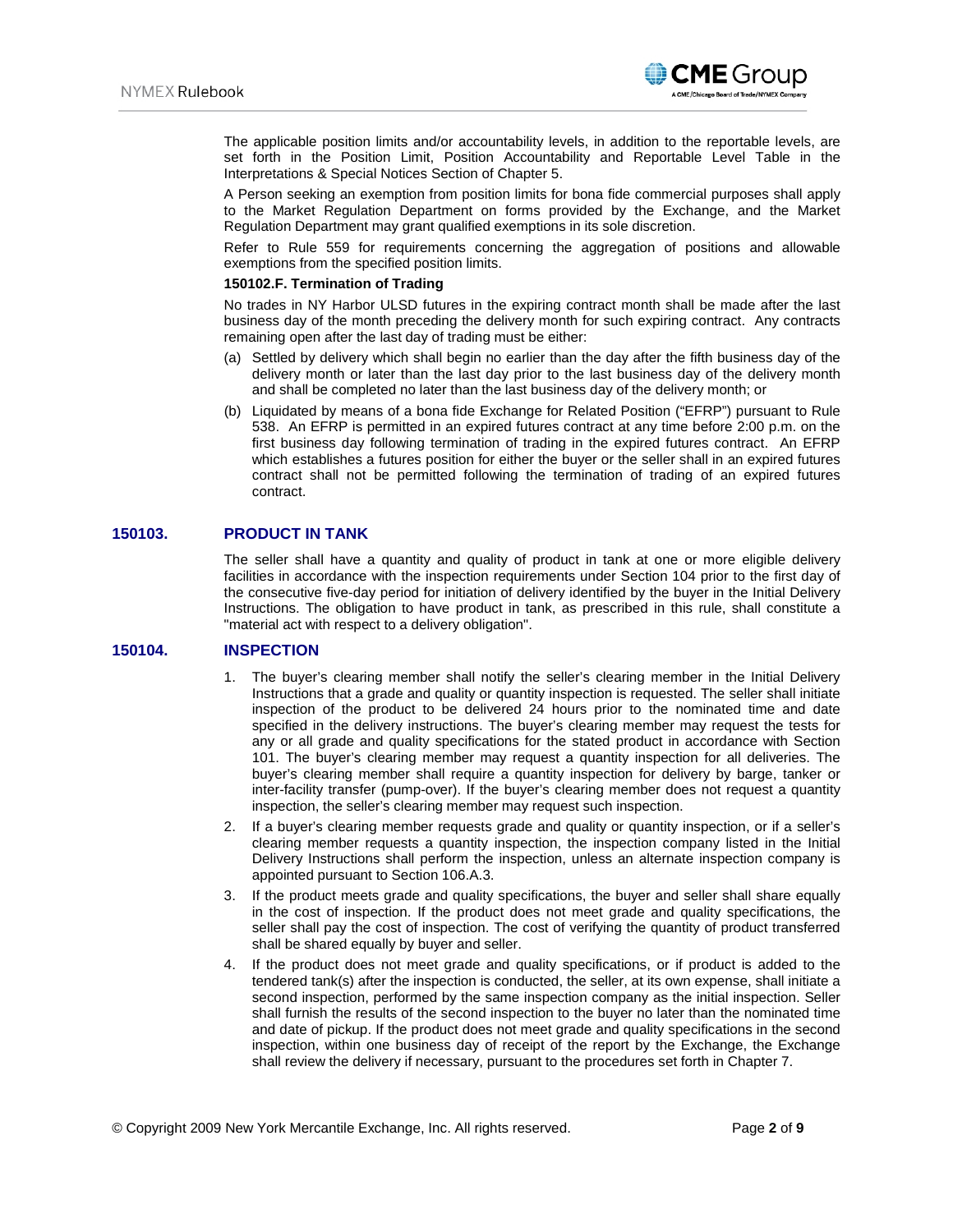5. The inspection company shall not be affiliated with the parties to the delivery. The inspection company must be capable of performing the quantity or quality tests requested by the buyer's clearing member or seller's clearing member in such a manner so as to assure that the product delivered conforms with these rules. The inspection company shall determine the quantity or quality of product transferred by using the prevailing practices of the facility transferring the product in effect at the time of delivery.

**CME** Group

- 6. Upon request from the Exchange, the buyer's clearing member and the seller's clearing member shall deliver to the Exchange a copy of all reports of the inspection company when they are received.
- 7. The buyer, at its own discretion and expense, may request in the Initial Delivery Instructions that the seller perform an additional inspection, called pre-inspection, for quality and quantity on the total amount to be delivered in the five-day delivery period specified in the Initial Delivery Instructions. The seller shall initiate pre-inspection 24 hours prior to the first day of the consecutive five-day period for delivery. Pre-inspection shall be performed by the same inspection company as indicated in the Initial Delivery Instructions. If the product does not meet grade and quality specifications in the pre-inspection, the seller, at its own expense, shall initiate a second pre-inspection, performed by the same inspection company as the initial preinspection. Seller shall furnish the results of the second pre-inspection to the buyer prior to the first day of the consecutive five-day delivery period.
- 8. Notwithstanding the above, for purposes of this rule, the dye specification referenced in Section 101.A.14. need not be met at the time of inspection or pre-inspection. However, it must be met by seller at seller's cost and as prescribed by the Internal Revenue Service (IRS) for tax-free sales or uses of diesel fuel prior to completion of delivery.

## **150105. DELIVERY**

Delivery shall be made free-on-board ("F.O.B.") seller's ex-shore facility in New York Harbor with all duties, entitlements, taxes, fees and other charges imposed prior to, or as a result of, delivery paid by the seller. Delivery shall be made in accordance with applicable Federal, State and local laws. Buyer shall reimburse seller for any heating oil tax as had been or will be paid by the seller. At buyer's option, such delivery shall be made by any of the following methods:

- 1. By delivery into buyer's barge;
- 2. By delivery into buyer's tanker, if buyer can take delivery in such manner at the facility used by seller;
- 3. By delivery into buyer's pipeline, if buyer can take delivery in such manner at the facility used by seller;
- 4. By stock transfer of title to the buyer; if the facility used by seller allows such transfer;
- 5. By book transfer if the seller agrees to such transfer;
- 6. By intra-facility transfer ("pump-over"), if the facility used by seller allows such transfer; or
- 7. By inter-facility transfer ("pump-over"), if both facilities used by seller and buyer allow such transfer.

For purposes of these rules, any seller delivering an aggregate of twenty-five (25) contracts or less in a delivery month, shall deliver all such contracts into the same facility.

On-road ULSD Designation: At the time of delivery, the seller shall provide the buyer a Product Transfer Document, and shall make available to the Exchange such documentation and any additional information as may be required by the Exchange upon request, including documentation that will verify tracking of the product from receipt at origin to seller's facility.

For the purpose of these rules, New York Harbor shall extend from the East River west of Hunts Point; Gowanus Bay west of the Hamilton Avenue Bridge; the Hudson River south of the George Washington Bridge; the Upper Bay; the Narrows; the Lower Bay west of Norton Point; the Newark Bay; the Hackensack River south of the Witt-Penn Bridge; the Passaic River south of the Pulaski Skyway Bridge; the Kill Van Kull; the Arthur Kill and the Raritan River east of the Garden State Parkway Bridge.

## **150106. DELIVERY PROCEDURES**

#### **150106.A. Responsibilities of Clearing Members Having Open Long Positions**

© Copyright 2009 New York Mercantile Exchange, Inc. All rights reserved. Page **3** of **9**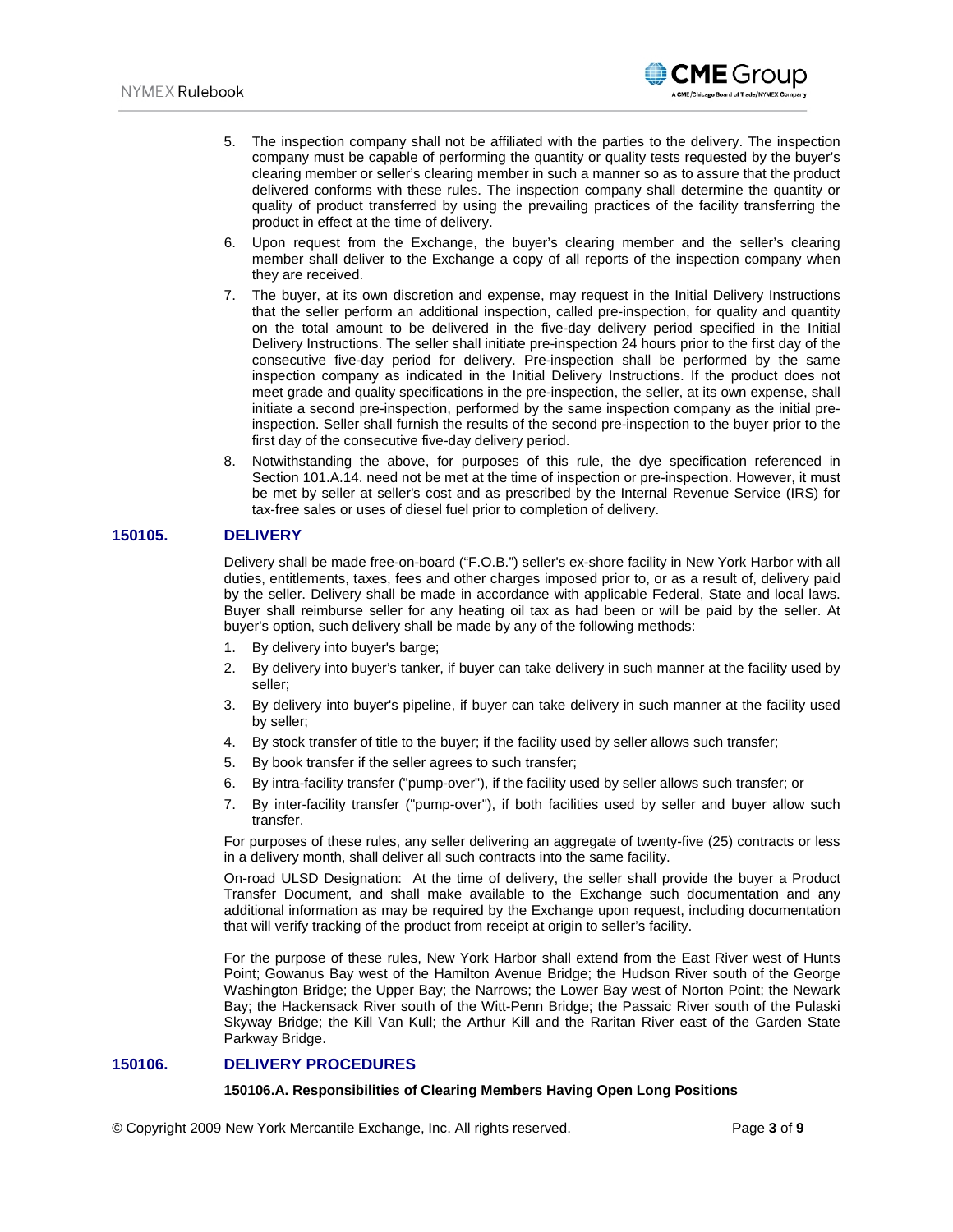1. Notice of Intention to Accept

Exchange clearing members having open long positions shall provide the Clearing House with a Notice of Intention to Accept delivery by 3:00 p.m. on the first business day of the delivery month. The Notice of Intention to Accept must be in the form prescribed by the Exchange, and must be properly completed and indicate the name(s) of the buyer(s), the number of contracts to be accepted, the names of three inspection companies and any additional information as may be required by the Exchange. The buyer may, at its option, request a preferred delivery site; such request shall not be binding upon the seller.

2. Initial Delivery Instructions

Upon receipt from the Exchange of a Notice of Intention to Deliver, but no later than 4:30 p.m. on a business day no later than the fourth business day of the delivery month, the buyer's clearing member shall provide the seller's clearing member identified in such Notice of Intention to Deliver and the Exchange with properly completed Initial Delivery Instructions in the form prescribed by the Exchange. Such Initial Delivery Instructions must include the following information:

- a. Name of seller's clearing member;
- b. Tender number;
- c. Name and location of delivery facility specified in the Notice of Intention to Deliver;
- d. Number of contracts;
- e. Method of delivery (which must conform to the normal capabilities of the facility named in the Notice of Intention to Deliver with respect to the manner and time of delivery and the quantity to be delivered);
- f. A consecutive five-day period for initiation of delivery;
- g. Name of the designated inspection company, if so required;
- h. Confirmation of verification of delivery method and inspection company in accordance with Section 106.A.3.; and,
- Any additional information as may be required by the Exchange.
- 3. Verification of Delivery Method and Inspection Company

Prior to providing the seller's clearing member and the Exchange with Initial Delivery Instructions, the buyer shall verify with and confirm in writing to the seller that the method of delivery specified conforms to the normal capabilities of the seller's delivery facility with respect to the manner of delivery and the quantity to be delivered and that the inspection company specified has been accepted by the seller. Such verification shall be confirmed in the Initial Delivery Instructions. If the buyer and seller fail to agree on one of the three inspection companies specified in the Notice of Intention to Accept, the Exchange shall appoint an inspection company which shall not be either of the three inspection companies listed in the Notice of Intention to Accept. Initial Delivery Instructions may not be amended after they have been provided to the seller's clearing member and the Exchange.

4. Delivery Instructions

The buyer's clearing member may provide the seller's clearing member with Delivery Instructions on any business day prior to 10:30 a.m. Delivery Instructions provided after 10:30 a.m. on any business day shall be deemed to have been provided on the following business day. A buyer's clearing member may not provide the seller's clearing member with Delivery Instructions on the day on which Initial Delivery Instructions are provided to the seller's clearing member pursuant to Section 106.A.2 above. The buyer's clearing member's Delivery Instructions for a delivery which is to occur during the consecutive five-day period the final day of which is the day prior to the last business day of the delivery month shall not designate such final day of the five-day period for the initiation of the delivery.

The buyer's clearing member shall provide the seller's clearing member and the Exchange with properly completed Delivery Instructions in the form prescribed by the Exchange no later than two calendar days prior to the time of the proposed delivery, or such earlier business day as is necessary to ensure that the day on which Delivery Instructions are provided is followed by a period that includes at least one business day and two subsequent calendar days ending on the day prior to the last business day of the delivery month. Except as provided in Section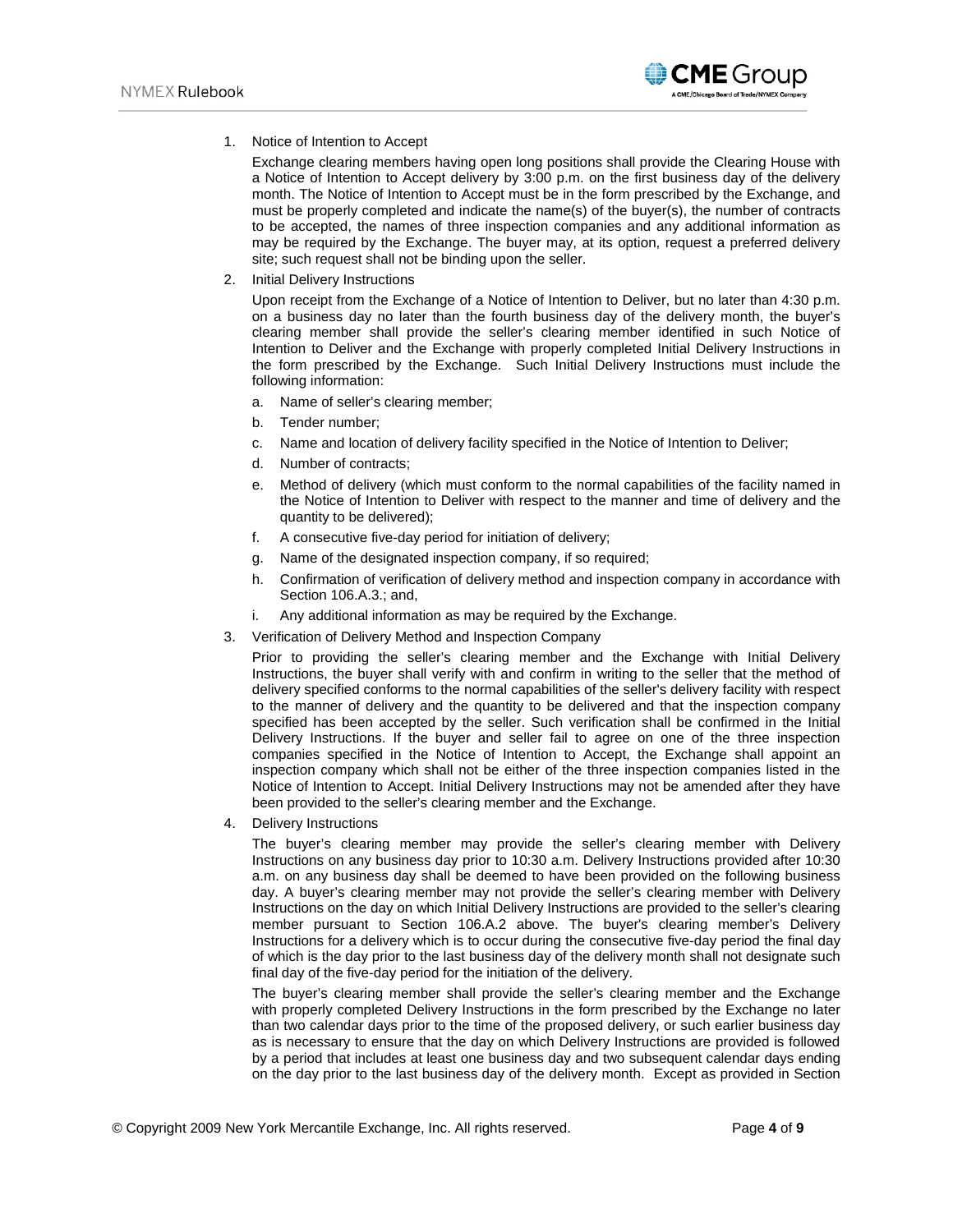

106.A.6 below, Delivery Instructions must conform to the Initial Delivery Instructions provided by the buyer's clearing member to the seller's clearing member and the Exchange.

5. Form of Delivery Instructions

The Delivery Instructions must be in the form prescribed by the Exchange, and must be properly completed and contain the following information:

- a. Name of seller's clearing member;
- b. Tender number;
- c. Name and location of delivery facility specified in the Notice of Intention to Deliver;
- d. Number of contracts;
- e. Method of delivery (which must conform to the normal capabilities of the facility named in the Notice of Intention to Deliver with respect to the manner and time of delivery and the quantity to be delivered);
- f. Name of proposed carrier (i.e., Barge, Tanker or Pipeline), and the approximate size of the barge, or tanker, if any;
- g. For interfacility transfers, name of receiving facility;
- h. Date and approximate time for initiating delivery;
- i. Name of inspection company, if so required; and
- j. Any additional information as may be required by the Exchange.
- 6. Amendment to Initial Delivery Instructions or Delivery Instructions

Neither Initial Delivery Instructions nor Delivery Instructions may be amended after they have been provided to the seller's clearing member and the Exchange. However, upon mutual consent of the buyer's clearing member and the seller's clearing member and upon written notice to the Exchange, the buyer's clearing member and seller's clearing member may change the delivery facility named by the seller, the method of delivery named by the buyer, the five-day period for the initiation of a delivery named by the buyer, or the specific delivery date and time named by the buyer.

7. Notice of Clearance; Notice of Non-Clearance

If the buyer's clearing member receives from the seller's clearing member a Notice of Non-Clearance stating that the seller is unable to deliver in accordance with the Delivery Instructions, the buyer's clearing member shall provide the seller's clearing member and the Exchange with Revised Delivery Instructions, no later than 10:30 a.m. on the third business day following receipt of such Notice of Non-Clearance, or such earlier business day as is necessary to ensure that the day on which Revised Delivery Instructions are provided is followed by at least two subsequent calendar days ending on the day prior to the last business day of the delivery month. The Revised Delivery Instructions shall comply in all respects with the provisions of Section 106.A.5. above and shall thereafter comply with the provisions of this Section 106.A.7. as if such Revised Delivery Instructions were the original Delivery Instructions; provided, however, that such Revised Delivery Instructions may designate for delivery the final day of the consecutive five-day period immediately prior to the last business day of the month. Such Revised Delivery Instructions shall specify a delivery date and time no less than 24 hours before or after the delivery time specified in the original Delivery Instructions (whether or not such date and time is within the five-day period specified in the Initial Delivery Instructions), provided such date and time is prior to the last business day of the delivery month and at least two calendar days subsequent to the date on which such Revised Delivery Instructions are provided to the seller's clearing member and the Exchange. Revised Delivery Instructions provided after 10:30 a.m. on any day shall be deemed to have been provided on the following business day. Except as provided in Section 106.A.6, Revised Delivery Instructions may not be amended after they have been provided to the seller's clearing member and the Exchange.

8. Acceptance of Product

The buyer shall not begin to accept the product earlier than the day after the fifth business day of the delivery month or later than the last day prior to the last business day of the delivery month. The buyer shall complete receipt of product no later than the last business day of the delivery month.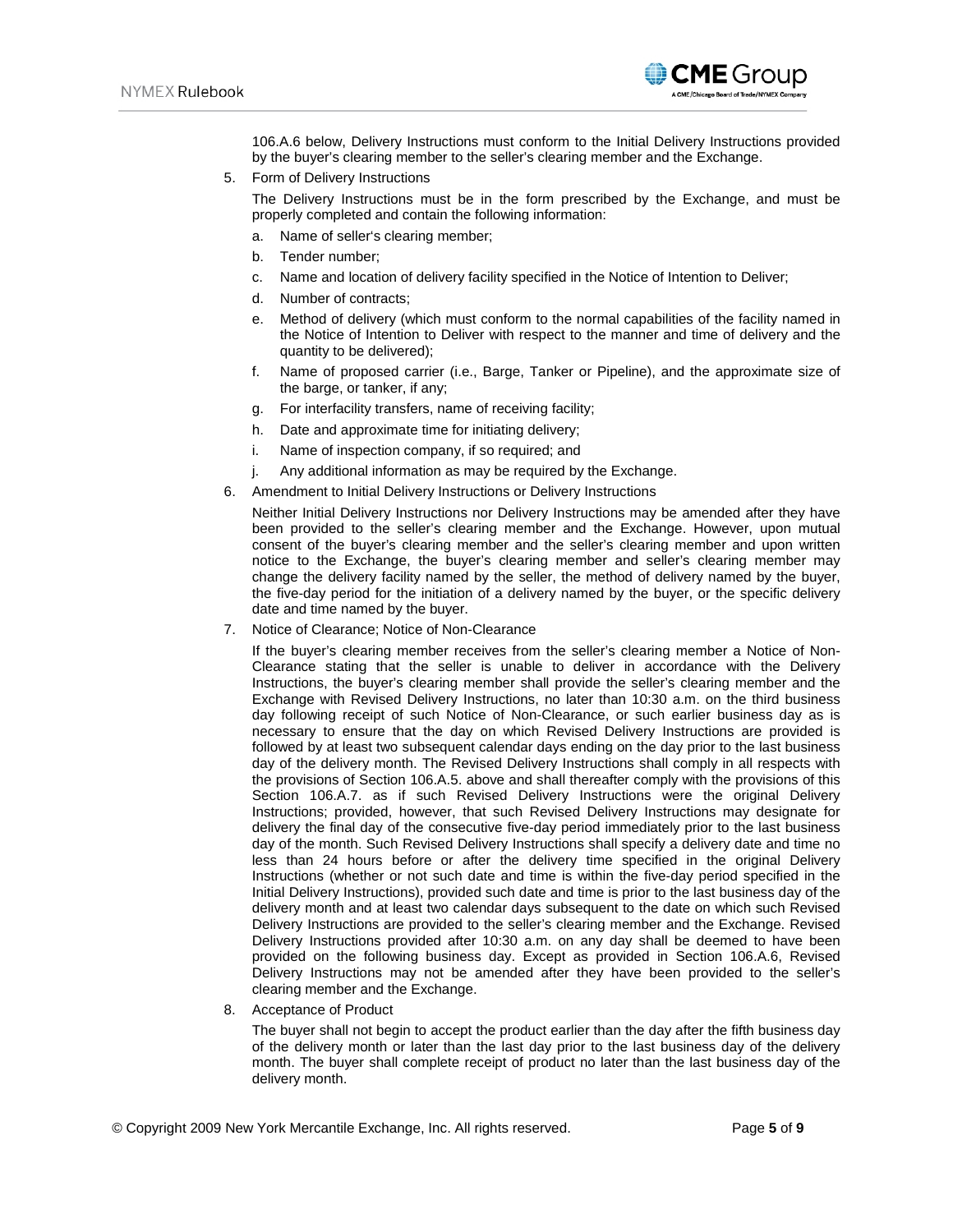

### **150106.B. Responsibilities of Clearing Members Having Open Short Positions**

1. Notice of Intention to Deliver

Exchange clearing members having open short positions shall provide the Clearing House with a Notice of Intention to Deliver by 3:00 p.m. on the first business day of the delivery month. The Notice of Intention to Deliver must be in the form prescribed by the Exchange and must be properly completed, indicate the name of the seller(s), the name and location of the facility of the seller(s) which will supply the product, the number of contracts and any additional information as may be required by the Exchange.

- 2. Notice of Clearance; Notice of Non-Clearance
	- a. No later than 4:30 p.m. on the day on which the buyer's clearing member provides the seller's clearing member Delivery Instructions, the seller's clearing member shall provide the buyer's clearing member and the Exchange with a completed Notice of Clearance in the form prescribed by the Exchange. The Notice of Clearance must indicate that the seller is prepared to make delivery in accordance with the provisions of the buyer's clearing member's Delivery Instructions.
	- b. (i) In the event that the seller is unable to make delivery in accordance with the buyer's Delivery Instructions because of a good faith inability to receive clearance from the facility, the seller's clearing member shall, no later than 4:30 p.m. on the day on which the buyer's clearing member provides the seller's clearing member and the Exchange with Delivery Instructions, provide to the buyer's clearing member and the Exchange with a Notice of Non-Clearance. The Notice of Non-Clearance must state the reasons for such inability to deliver. The seller's clearing member may, at its option, in the Notice of Non-Clearance, suggest an alternate or preferred delivery site, date or time. In the event the facility nominated by the seller's clearing member asserts a minimum loading requirement for barge delivery which is an amount greater than the quantity nominated by the buyer's clearing member for lifting, the seller's clearing member may not issue a Notice of Non-Clearance to the buyer's clearing member based solely upon such loading requirement. However, in the event the facility's minimum loading requirement prevents delivery as nominated by the buyer's clearing member, the seller's clearing member may unilaterally and without the buyer's clearing member's consent, upon written notice to the buyer's clearing member and the Exchange, no later than 4:30 p.m. on the day on which the buyer's clearing member provides the seller's clearing member and the Exchange with Delivery Instructions, amend the name and location of the delivery facility set forth in the Delivery Instructions to consummate delivery as otherwise provided in the Delivery Instructions.

(ii) No later than 4:30 p.m. on the day on which the buyer's clearing member provides the seller's clearing member and the Exchange with Revised Delivery Instructions, the seller's clearing member shall provide the buyer's clearing member and the Exchange with a properly completed Notice of Clearance in the form prescribed by the Exchange. The Notice of Clearance must indicate that the seller is prepared to make delivery in accordance with the provisions of the buyer's clearing member's Revised Delivery Instructions. Revised Delivery Instructions provided after 10:30 a.m. on any day shall be deemed to have been provided on the subsequent business day. In the event that the seller is unable to make delivery in accordance with the buyer's clearing member's Revised Delivery Instructions because of force majeure, the seller's clearing member shall, no later than 4:30 p.m. on the day on which the buyer's clearing member provides the seller's clearing member with Revised Delivery Instructions, provide the buyer's clearing member and the Exchange with a Notice of Non-Clearance. The Notice of Non-Clearance must state the reasons for such inability to make delivery.

### **150106.C. Final Settlement Price**

The final settlement price shall be the basis for delivery.

#### **150106.D. Notice Day**

The Clearing House shall allocate Notices of Intention to Deliver and Notices of Intention to Accept by matching size of positions to the extent possible. On the morning of the next business day, the Clearing House shall provide copies of the notices to the respective clearing members. The day on which the notices are provided to the clearing members shall be referred to as the Notice Day. The Notice Day shall be the second business day of the delivery month.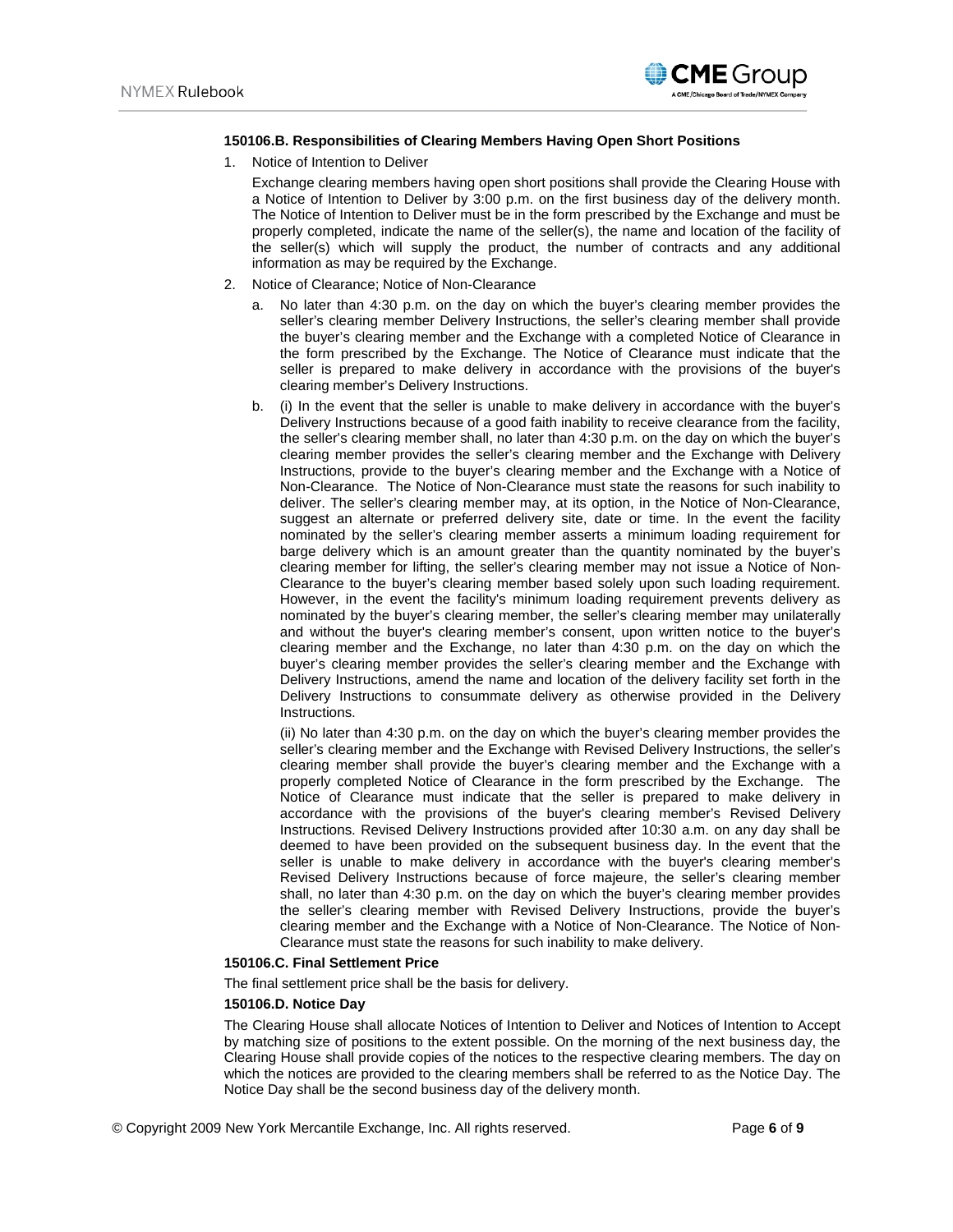

#### **150106.E. Non-Transferable**

The clearing member who receives a Notice of Intention to Deliver or Notice of Intention to Accept from the Clearing House shall be deemed to have agreed to accept or deliver product. Notices of Intention to Deliver and Notices of Intention to Accept are not transferable.

#### **150106.F. Delivery Day and Payment**

- 1. Shipment will commence when product passes the buyer's cargo intake flange, tank or pipeline connection; at such time the buyer shall bear the risk of loss.
- 2. The buyer's clearing member shall pay the seller's clearing member by federal funds money wire by 12:00 p.m. on the business day following the receipt of the product, or by 12:00 p.m. on the last business day of the delivery month, whichever is earlier. The amount of payment shall be based on volume delivered as determined in accordance with Section 102.B. Should the inspector, appointed under Section 104, be unable to supply quantitative results prior to the time established herein for payment of the product, a pro-forma payment based on 42,000 U.S. gallons per contract shall be made. Payment adjustments based on actual quantity delivered shall be completed by 12:00 p.m. on the first business day after receipt of inspector's report but no later than the third business day after completion of delivery of physical product.

(a) If the buyer requires multiple delivery dates, multiple payments shall be required for each portion of product delivered.

(b) The seller's clearing member, upon receipt of payment, shall provide the buyer's clearing member with a bill of lading or other quantitative certificate and any other appropriate documents necessary to transfer ownership of the product to the buyer's clearing member.

In the event that the seller's clearing member receives notification that payment has not been received, the seller's clearing member shall advise the Exchange in writing by 5:00 p.m. on the business day on which payment is due. On the following business day, unless the buyer or the buyer's clearing member has advised the Exchange in writing that the seller failed to deliver, the Exchange shall liquidate the margins held and, when the liquidation is complete, shall pay the seller's clearing member which shall pay its seller. If the buyer or the buyer's clearing member has advised the Exchange in writing that the seller failed to deliver, the matter shall be deemed a failure to deliver pursuant to Rule 714.

3. The day on which the buyer receives the product shall be referred to as the Delivery Day.

## **150107. SHIPMENT**

The seller's facility must be capable of making delivery by barge.

The seller's ex-shore facility must have a minimum draft of 20 feet at mean low water and a minimum access draft of 20 feet at mean low water. The seller must supply the product as soon as the barge or tanker reports readiness to load; alternatively, if delivery is to be made on shore, the seller must supply the product as soon as the buyer reports that the transfer facility is ready to accept the product.

The buyer's barge or tanker must be safely afloat at all times.

The seller shall pay all applicable demurrage charges if the shore facility is unable to deliver the product at a rate sufficient to meet normal requirements for loading a barge or tanker or is unable to deliver ex-tank or pipeline at the normal rate for such delivery. The buyer shall pay all other demurrage charges.

## **150108. ALTERNATIVE DELIVERY PROCEDURES**

A seller and buyer matched by the Exchange under Section 106.D may agree to make and take delivery under terms or conditions which differ from the terms and conditions prescribed by this Chapter. In such a case, clearing members shall execute an Alternative Notice of Intention to Deliver on the form prescribed by the Exchange and shall deliver a completed and executed copy of such notice to the Exchange. The delivery of an executed Alternative Notice of Intention to Deliver to the Exchange shall release the clearing members and the Exchange from their respective obligations under the rules of this Chapter and any other rules regarding physical delivery.

In executing such notice, clearing members shall indemnify the Exchange against any liability, cost or expense the Exchange may incur for any reason as a result of the execution, delivery, or performance of such contracts or such agreement, or any breach thereof or default thereunder.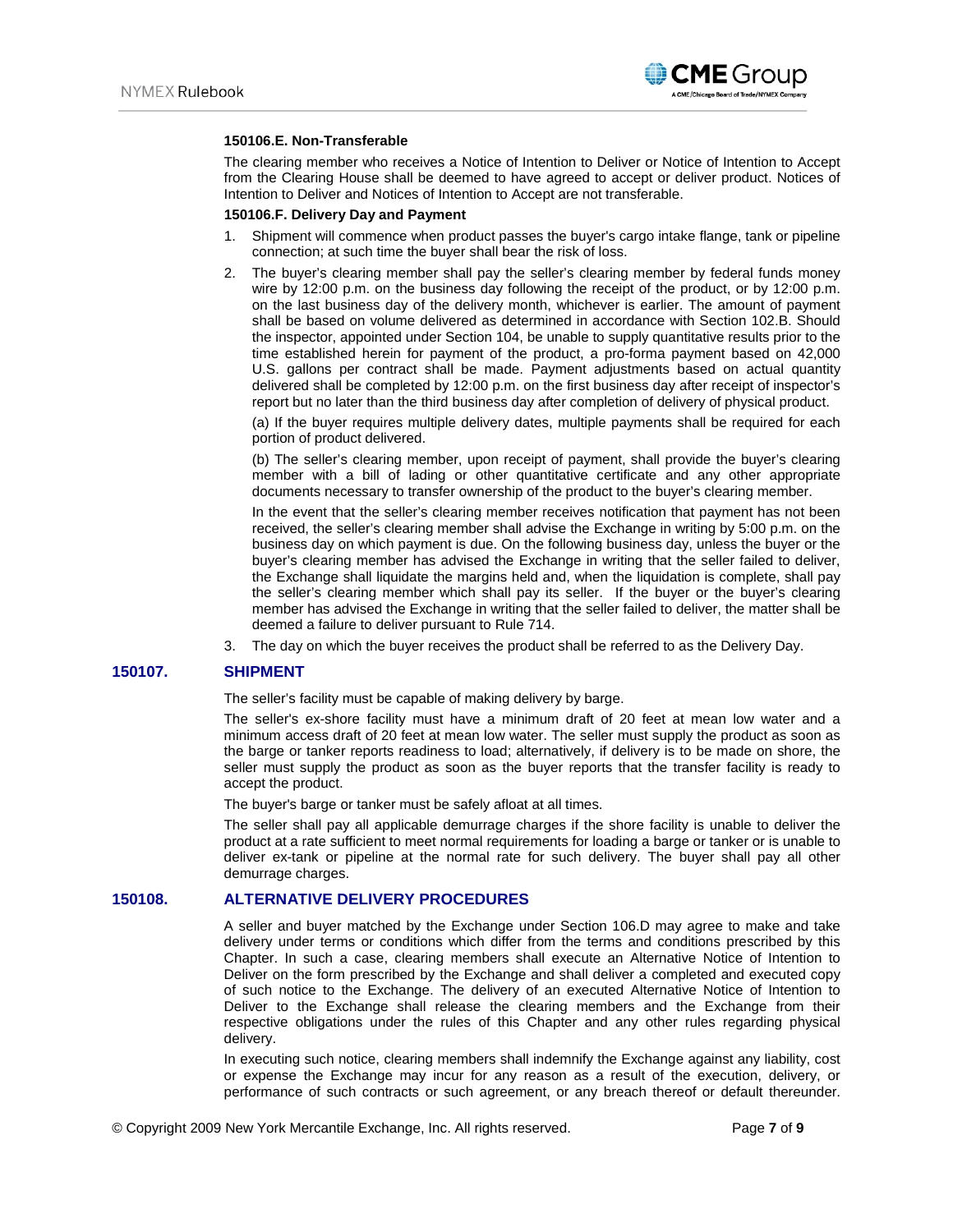

Upon receipt of an executed Alternative Notice of Intention to Deliver, the Exchange will return to the clearing members all margin monies held for the account of each with respect to the contracts involved.

## **150109. VALIDITY OF DOCUMENTS**

The Exchange makes no representation respecting the authenticity, validity or accuracy of any inspection certificate, Notice of Intention to Deliver, Notice of Intention to Accept, bill of lading, check or any document or instrument delivered pursuant to these rules.

## **150110. LATE PERFORMANCE, FAILURE TO PERFORM AND FAILURE TO MAKE PAYMENT**

#### **150110.A. Definitions**

The term "late performance" shall mean the failure of a buyer's clearing member or a seller's clearing member to complete a material act with respect to a delivery obligation imposed by, and within the time period established in, the rules of this Chapter. Late performance may not exceed the lesser of five continuous business days or eight consecutive calendar days.

The term "failure to perform" shall mean the failure of a buyer's clearing member or a seller's clearing member to complete a material act with respect to a delivery obligation prior to the expiration of the period allowed for the late performance of such act.

The term "Party" shall mean a buyer's clearing member or a seller's clearing member.

The term "Other Party" shall mean the corresponding buyer's clearing member when the seller's clearing member is late in performance or has failed to perform or has failed to make payment or the corresponding seller's clearing member when the buyer's clearing member is late in performance or has failed to perform or has failed to make payment.

The term "day of late performance" shall mean the twenty-four hour period commencing twelve hours after a buyer or a seller was to have performed, provided however, with respect to the obligations of buyers and sellers to submit documents to the Exchange pursuant to the rules of this Chapter, "day of late performance" shall mean the twenty-four hour period commencing immediately after the time specified in the rules of this Chapter for the submission of a document. Each subsequent day of late performance shall commence twenty-four hours after the beginning of the prior day of late performance. When a Party is late in performance, the day on which the act is performed shall be the day of late performance.

The term "failure to make payment" shall mean the failure of a buyer or a buyer's clearing member to make payment in accordance with Section 106.F.

#### **150110.B. Responsibilities of Parties to the Delivery**

- 1. The Parties to a delivery shall make commercially reasonable efforts to perform their respective delivery obligations at all times until a Party has failed to perform.
- 2. A Party which has failed to perform its obligations may no longer perform such obligations; provided, however, that a buyer or a buyer's clearing member which has failed to make a payment shall make such payment.
- 3. In the event that a Party has failed to perform, the Other Party shall be responsible to provide written notification to the Exchange in accordance with the Exchange rules and the rules of this Chapter.
- 4. When a Party has failed to perform or when a buyer or a buyer's clearing member has failed to make payment, the Party through which the delivery is effected, shall be liable to the Other Party for any damages awarded pursuant to Exchange arbitration and/or disciplinary procedures.

#### **150110.C. Surcharges for Late Performance**

- 1. Whenever a Party is found by the Exchange to be late in the performance of a delivery, the Chief Regulatory Officer or his designee shall have the authority to impose surcharges in accordance with Section 110.C.2. below.
- 2. Either one or both Parties shall be assessed a surcharge to be paid to the Exchange for each day of late performance as described below. Such surcharge shall be cumulative for each day of late performance.
	- first day of late performance up to 3% of contract value;